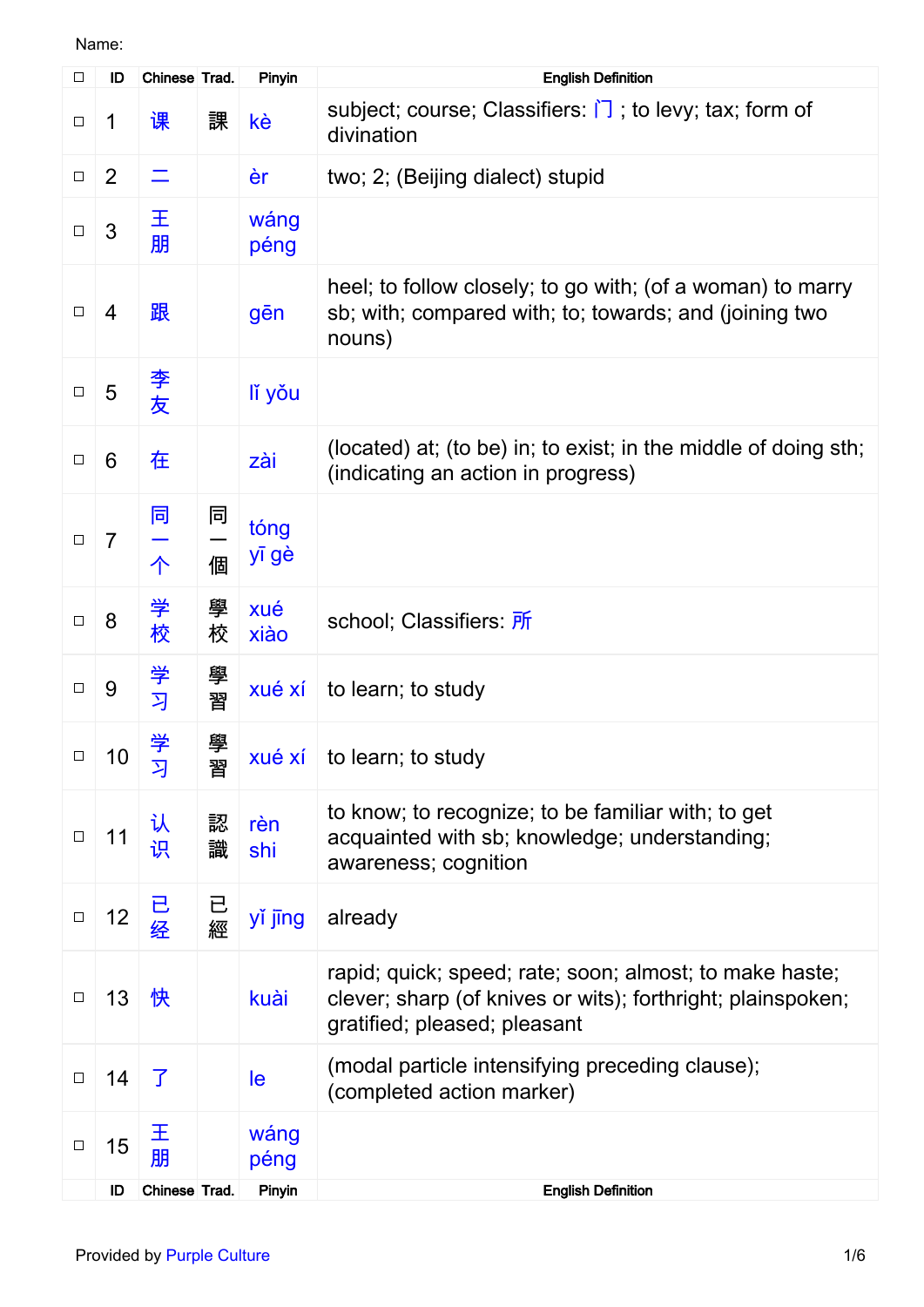| $\Box$ | ID | Chinese Trad. |        | Pinyin             | <b>English Definition</b>                                                                                                                                                                    |
|--------|----|---------------|--------|--------------------|----------------------------------------------------------------------------------------------------------------------------------------------------------------------------------------------|
| $\Box$ | 16 | 李友            |        | lí yǒu             |                                                                                                                                                                                              |
| $\Box$ | 17 | 练<br>习        | 練<br>習 | liàn xí            | to practice; exercise; drill; practice; Classifiers: $\uparrow$                                                                                                                              |
| $\Box$ | 18 | 中<br>文        |        | zhong<br>wén       | Chinese language                                                                                                                                                                             |
| $\Box$ | 19 | 也             |        | yě                 | surname Ye; also; too; (in Classical Chinese) final<br>particle implying affirmation                                                                                                         |
| $\Box$ | 20 | 起             |        | yī qǐ              | in the same place; together; with; altogether (in total)                                                                                                                                     |
| $\Box$ | 21 | 都             |        | dōu                | all; both; entirely; (used for emphasis) even; already;<br>(not) at all                                                                                                                      |
| $\Box$ | 22 | 高<br>兴        | 高<br>興 | gāo<br>xing        | happy; glad; willing (to do sth); in a cheerful mood                                                                                                                                         |
| $\Box$ | 23 | 李友            |        | lí yǒu             |                                                                                                                                                                                              |
| $\Box$ | 24 | 对             | 對      | duì                | right; correct; couple; pair; towards; at; for; to face;<br>opposite; to treat (sb a certain way); to match together; to<br>adjust; to fit; to suit; to answer; to reply; classifier: couple |
| $\Box$ | 25 | 王<br>朋        |        | wáng<br>péng       |                                                                                                                                                                                              |
| $\Box$ | 26 | 的             |        | de                 | of; ~'s (possessive particle); (used after an attribute);<br>(used to form a nominal expression); (used at the end of<br>a declarative sentence for emphasis)                                |
| $\Box$ | 27 | 印<br>象        |        | yìn<br>xiàng       | impression                                                                                                                                                                                   |
| $\Box$ | 28 | 王<br>朋<br>也   |        | wáng<br>péng<br>yě |                                                                                                                                                                                              |
| $\Box$ | 29 | 很             |        | hěn                | (adverb of degree); quite; very; awfully                                                                                                                                                     |
| $\Box$ | 30 | 喜<br>欢        | 喜<br>歡 | xĭ<br>huan         | to like; to be fond of                                                                                                                                                                       |
|        | ID | Chinese Trad. |        | Pinyin             | <b>English Definition</b>                                                                                                                                                                    |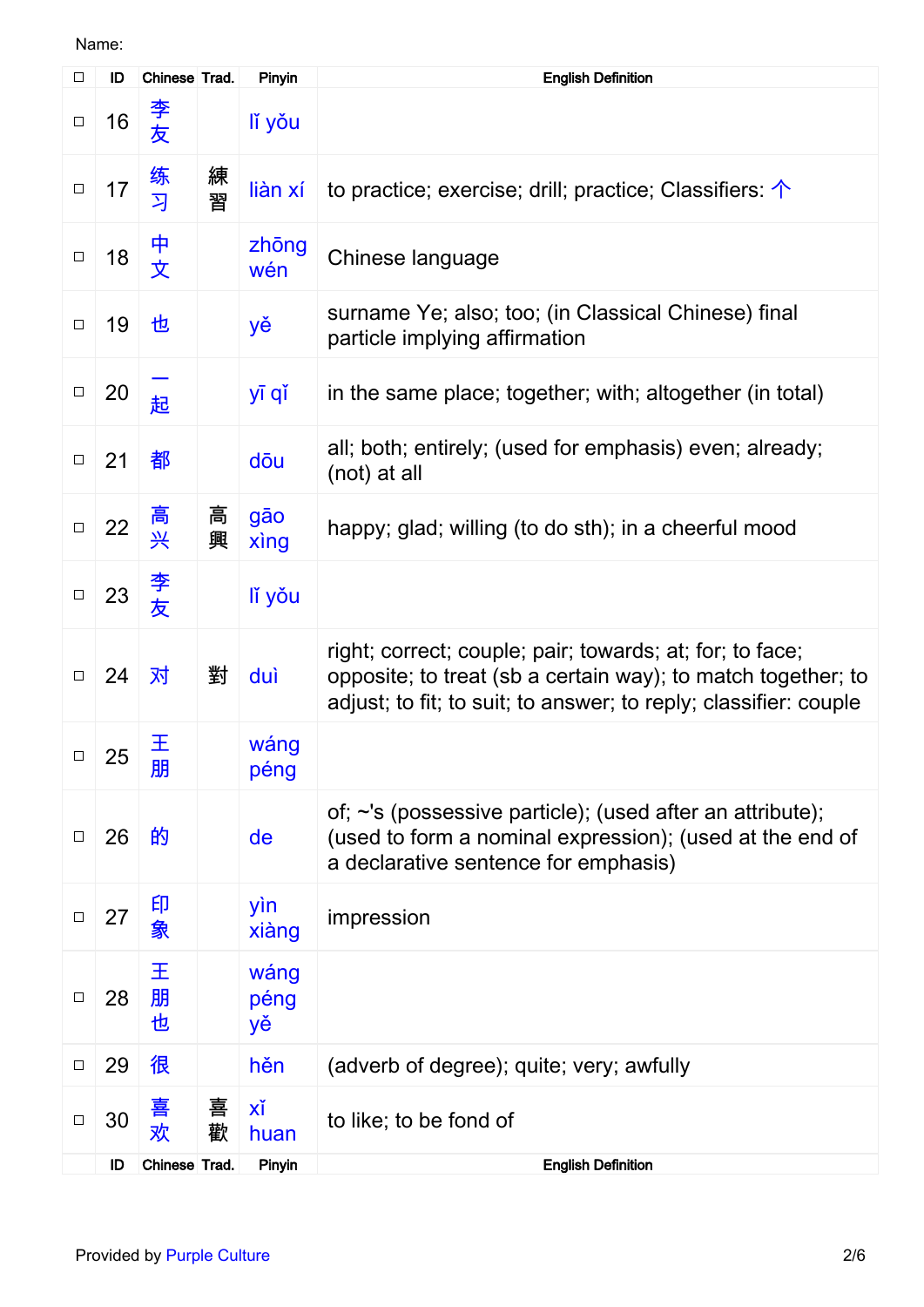| □      | ID | Chinese Trad.    |                  | Pinyin                       | <b>English Definition</b>                                                                                                                                                                                                                                                                                                                                                                                     |
|--------|----|------------------|------------------|------------------------------|---------------------------------------------------------------------------------------------------------------------------------------------------------------------------------------------------------------------------------------------------------------------------------------------------------------------------------------------------------------------------------------------------------------|
| $\Box$ | 31 | 李<br>友           |                  | lí yǒu                       |                                                                                                                                                                                                                                                                                                                                                                                                               |
| $\Box$ | 32 | 成<br>为           | 成<br>為           | chéng<br>wéi                 | to become; to turn into                                                                                                                                                                                                                                                                                                                                                                                       |
| $\Box$ | 33 | 周<br>末           | 週<br>末           | zhōu<br>mò                   | weekend                                                                                                                                                                                                                                                                                                                                                                                                       |
| $\Box$ | 34 | 学<br>校           | 學<br>校           | xué<br>xiào                  | school; Classifiers: 所                                                                                                                                                                                                                                                                                                                                                                                        |
| $\Box$ | 35 | 中<br>国<br>电<br>影 | 中<br>國<br>電<br>影 | zhōng<br>guó<br>diàn<br>ying |                                                                                                                                                                                                                                                                                                                                                                                                               |
| $\Box$ | 36 | 我<br>们           | 我<br>們           | WŎ<br>men                    | we; us; ourselves; our                                                                                                                                                                                                                                                                                                                                                                                        |
| $\Box$ | 37 | 起                |                  | yī qǐ                        | in the same place; together; with; altogether (in total)                                                                                                                                                                                                                                                                                                                                                      |
| $\Box$ | 38 | 去                |                  | qù                           | to go; to go to (a place); (of a time etc) last; just passed;<br>to send; to remove; to get rid of; to reduce; to be apart<br>from in space or time; to die (euphemism); to play (a<br>part); (when used either before or after a verb) to go in<br>order to do sth; (after a verb of motion indicates<br>movement away from the speaker); (used after certain<br>verbs to indicate detachment or separation) |
| $\Box$ | 39 | 看                |                  | kàn                          | to see; to look at; to read; to watch; to visit; to call on; to<br>consider; to regard as; to look after; to treat (an illness);<br>to depend on; to feel (that); (after verb) to give it a try;<br>Watch out! (for a danger)                                                                                                                                                                                 |
| $\Box$ | 40 | 好                |                  | hǎo                          | good; well; proper; good to; easy to; very; so; (suffix<br>indicating completion or readiness); (of two people)<br>close; on intimate terms                                                                                                                                                                                                                                                                   |
| $\Box$ | 41 | 吗                | 嗎                | ma                           | (question particle for "yes-no" questions)                                                                                                                                                                                                                                                                                                                                                                    |
| $\Box$ | 42 | 票                |                  | piào                         | ticket; ballot; banknote; Classifiers: $\frac{R}{N}$ ; person held for<br>ransom; amateur performance of Chinese opera;<br>classifier for groups, batches, business transactions                                                                                                                                                                                                                              |
|        | ID | Chinese Trad.    |                  | Pinyin                       | <b>English Definition</b>                                                                                                                                                                                                                                                                                                                                                                                     |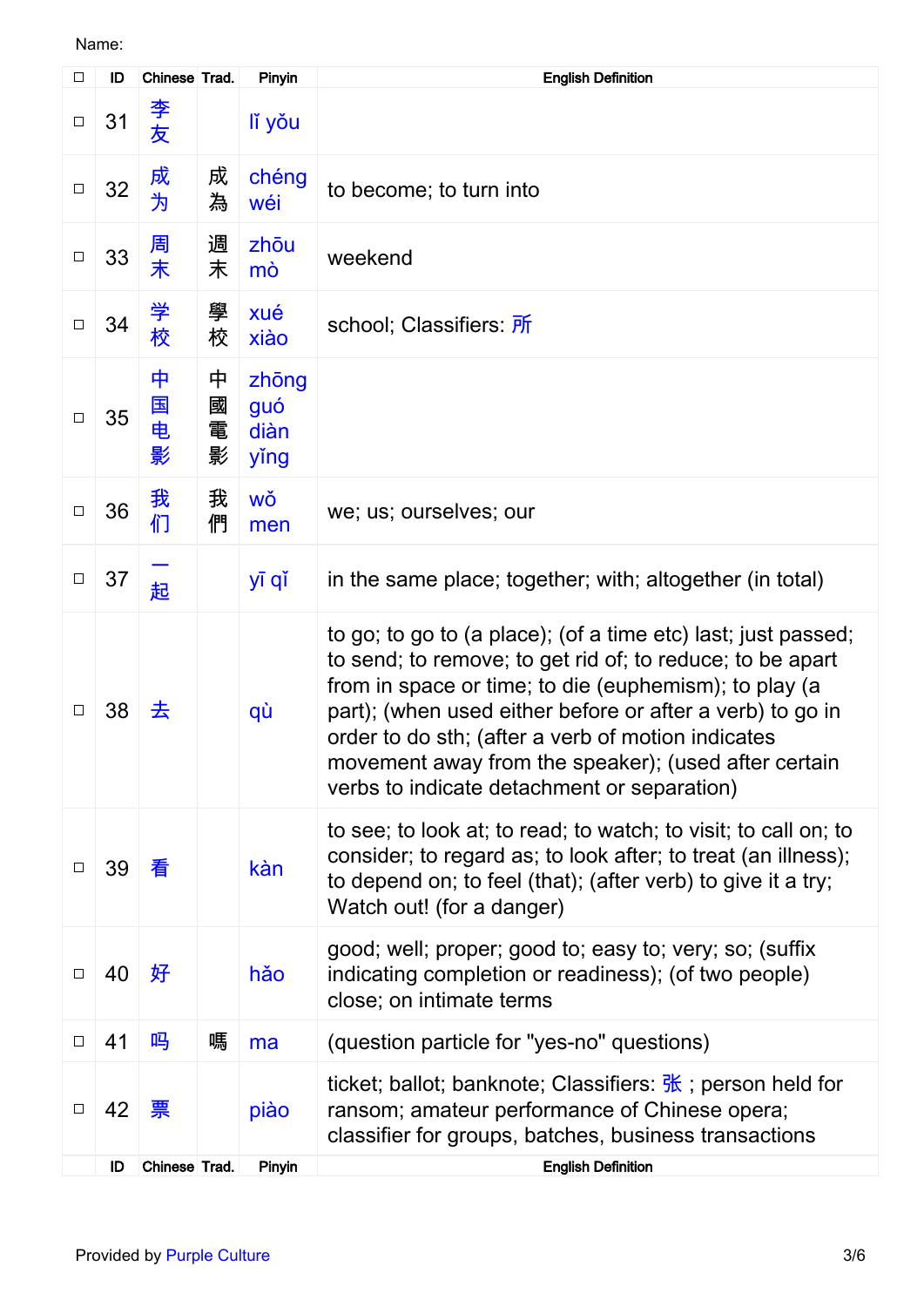| □      | ID | Chinese Trad.    |                  | Pinyin                       | <b>English Definition</b>                                                                                                                                                                                                                                                  |
|--------|----|------------------|------------------|------------------------------|----------------------------------------------------------------------------------------------------------------------------------------------------------------------------------------------------------------------------------------------------------------------------|
| $\Box$ | 43 | 已<br>经           | 已<br>經           | yǐ jīng                      | already                                                                                                                                                                                                                                                                    |
| $\Box$ | 44 | 了                |                  | le                           | (modal particle intensifying preceding clause);<br>(completed action marker)                                                                                                                                                                                               |
| $\Box$ | 45 | 我                |                  | wǒ                           | $l$ ; me; my                                                                                                                                                                                                                                                               |
| $\Box$ | 46 | 了                |                  | le                           | (modal particle intensifying preceding clause);<br>(completed action marker)                                                                                                                                                                                               |
| $\Box$ | 47 | 的                |                  | de                           | of; ~'s (possessive particle); (used after an attribute);<br>(used to form a nominal expression); (used at the end of<br>a declarative sentence for emphasis)                                                                                                              |
| $\Box$ | 48 | 力<br>气           | 力氣               | lì qi                        | strength; Classifiers: 把                                                                                                                                                                                                                                                   |
| $\Box$ | 49 | 才                | 纔                | cái                          | ability; talent; sb of a certain type; a capable individual;<br>only; only then; just now; a moment ago; just now;<br>(indicating sth happening later than expected); (preceded<br>by a clause of condition or reason) not until; (followed by<br>a numerical clause) only |
| $\Box$ | 50 | 好                |                  | hǎo                          | good; well; proper; good to; easy to; very; so; (suffix<br>indicating completion or readiness); (of two people)<br>close; on intimate terms                                                                                                                                |
| $\Box$ | 51 | 我                |                  | WŎ                           | I; me; my                                                                                                                                                                                                                                                                  |
| $\Box$ | 52 | 想                |                  | xiǎng                        | to think; to believe; to suppose; to wish; to want; to miss<br>(feel wistful about the absence of sb or sth)                                                                                                                                                               |
| $\Box$ | 53 | 看                |                  | kàn                          | to see; to look at; to read; to watch; to visit; to call on; to<br>consider; to regard as; to look after; to treat (an illness);<br>to depend on; to feel (that); (after verb) to give it a try;<br>Watch out! (for a danger)                                              |
| $\Box$ | 54 | 中<br>国<br>电<br>影 | 中<br>國<br>電<br>影 | zhōng<br>guó<br>diàn<br>ying |                                                                                                                                                                                                                                                                            |
| $\Box$ | 55 | 了                |                  | le                           | (modal particle intensifying preceding clause);<br>(completed action marker)                                                                                                                                                                                               |
|        | ID | Chinese Trad.    |                  | Pinyin                       | <b>English Definition</b>                                                                                                                                                                                                                                                  |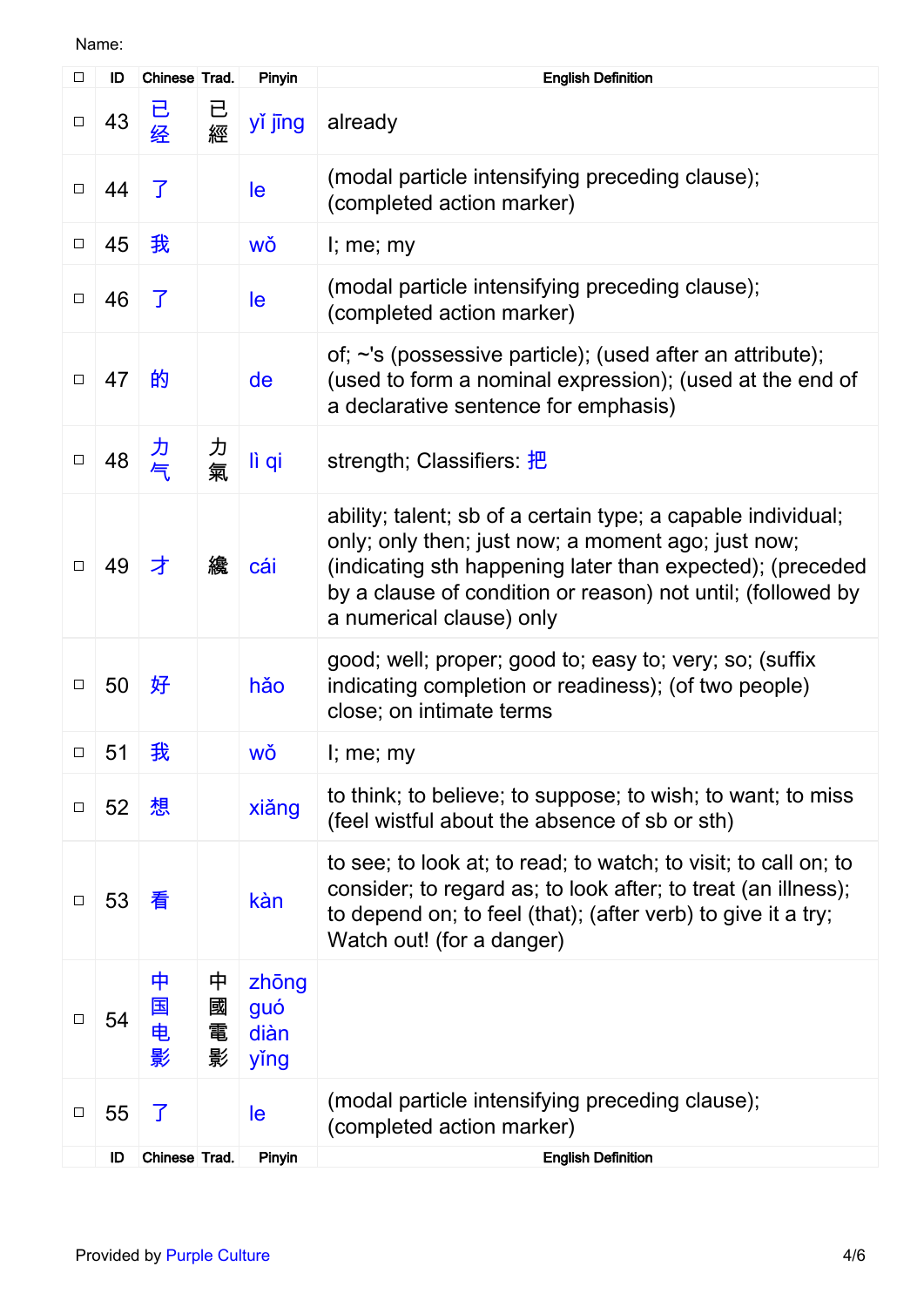| $\Box$ | ID | Chinese Trad. |             | Pinyin              | <b>English Definition</b>                                                                                                                                                                                                                                                                                                                                                                                     |
|--------|----|---------------|-------------|---------------------|---------------------------------------------------------------------------------------------------------------------------------------------------------------------------------------------------------------------------------------------------------------------------------------------------------------------------------------------------------------------------------------------------------------|
| $\Box$ | 56 | 跟             |             | gēn                 | heel; to follow closely; to go with; (of a woman) to marry<br>sb; with; compared with; to; towards; and (joining two<br>nouns)                                                                                                                                                                                                                                                                                |
| $\Box$ | 57 | 我<br>们        | 我<br>們      | wǒ<br>men           | we; us; ourselves; our                                                                                                                                                                                                                                                                                                                                                                                        |
| $\Box$ | 58 | 起             |             | yī qǐ               | in the same place; together; with; altogether (in total)                                                                                                                                                                                                                                                                                                                                                      |
| $\Box$ | 59 | 去             |             | qù                  | to go; to go to (a place); (of a time etc) last; just passed;<br>to send; to remove; to get rid of; to reduce; to be apart<br>from in space or time; to die (euphemism); to play (a<br>part); (when used either before or after a verb) to go in<br>order to do sth; (after a verb of motion indicates<br>movement away from the speaker); (used after certain<br>verbs to indicate detachment or separation) |
| $\Box$ | 60 | 吗             | 嗎           | ma                  | (question particle for "yes-no" questions)                                                                                                                                                                                                                                                                                                                                                                    |
| $\Box$ | 61 | 就             |             | jiù                 | at once; right away; only; just (emphasis); as early as;<br>already; as soon as; then; in that case; as many as; even<br>if; to approach; to move towards; to undertake; to engage<br>in; to suffer; subjected to; to accomplish; to take<br>advantage of; to go with (of foods); with regard to;<br>concerning                                                                                               |
| $\Box$ | 62 | 我<br>们        | 我<br>們      | WŎ<br>men           | we; us; ourselves; our                                                                                                                                                                                                                                                                                                                                                                                        |
| $\Box$ | 63 | 俩             | 倆           | liǎ                 | two (colloquial equivalent of $\overline{m}\uparrow$ ); both; some                                                                                                                                                                                                                                                                                                                                            |
| $\Box$ | 64 | 好             |             | hǎo                 | good; well; proper; good to; easy to; very; so; (suffix<br>indicating completion or readiness); (of two people)<br>close; on intimate terms                                                                                                                                                                                                                                                                   |
| $\Box$ | 65 | 晚<br>上        |             | wǎn<br>shang        | evening; night; Classifiers: $\uparrow$ ; in the evening                                                                                                                                                                                                                                                                                                                                                      |
| $\Box$ | 66 | 八<br>点        | 八<br>點      | bā<br>diǎn          |                                                                                                                                                                                                                                                                                                                                                                                                               |
| $\Box$ | 67 | 看<br>电<br>影   | 看<br>電<br>影 | kàn<br>diàn<br>ying |                                                                                                                                                                                                                                                                                                                                                                                                               |
|        | ID | Chinese Trad. |             | Pinyin              | <b>English Definition</b>                                                                                                                                                                                                                                                                                                                                                                                     |